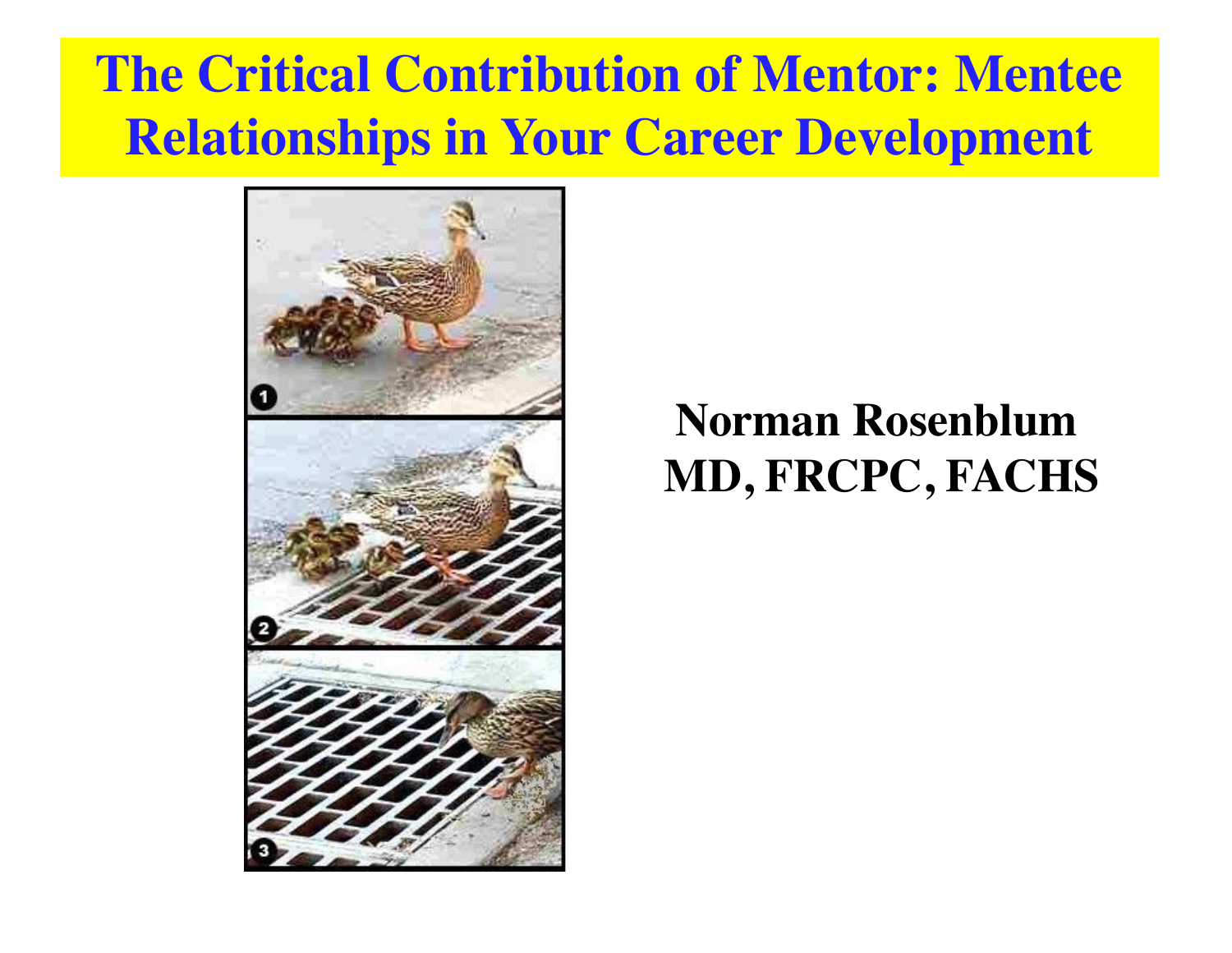## **Outline of this Talk**

- **Training as an MD in research**
	- **Foundational considerations**
	- **Initial steps you can take**
- **Key role of mentorship**
	- **What it is and what it is not**
	- **Effective mentorship and menteeship**
- **Choosing a research mentor**
- **Conflict of interest in mentoring**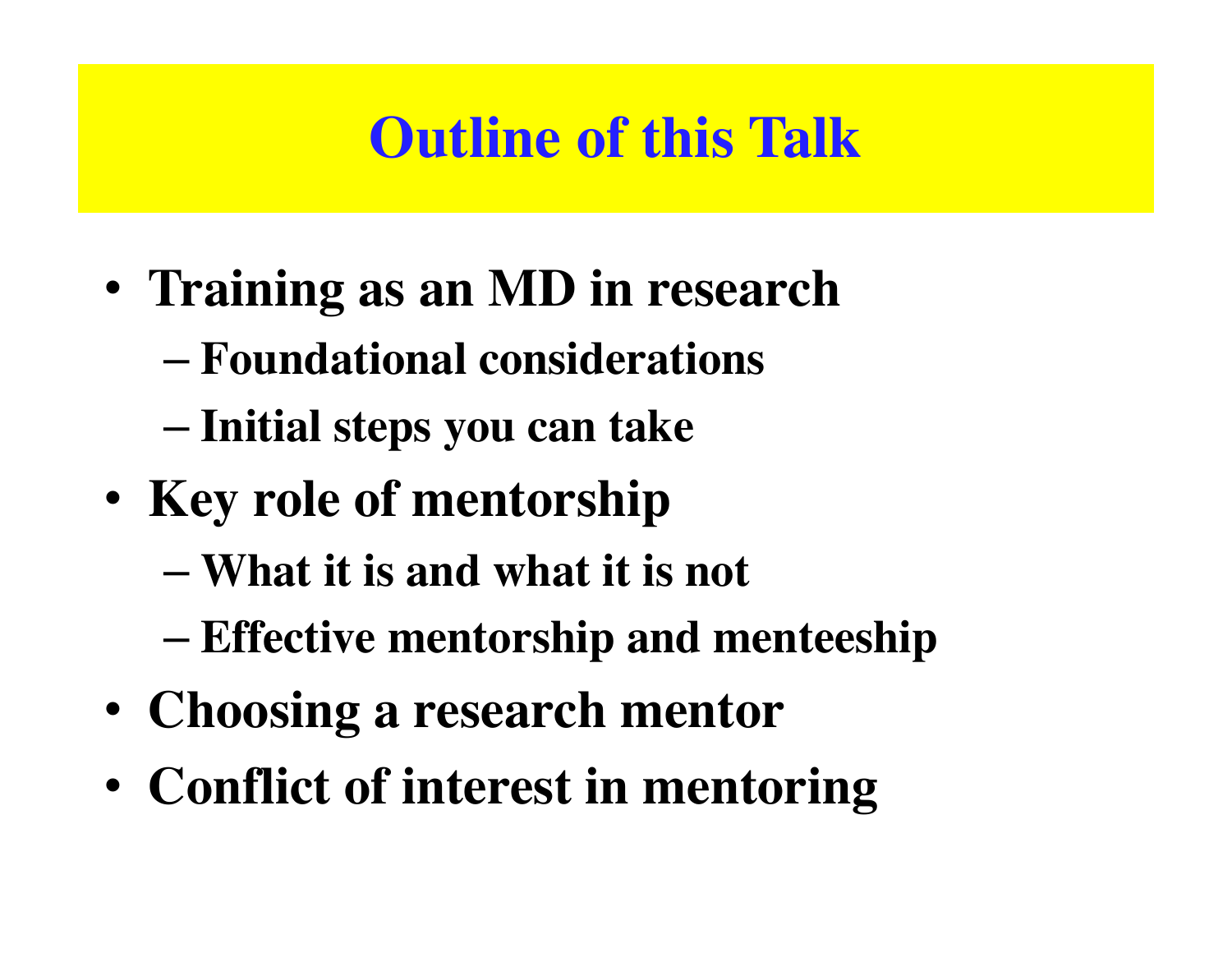### **MDs Training to be Clinician Scientists: Initial Consideratioons**

#### • **What is your goal?**

- E.g. Transition from a modest level of experience in research coupled with great motivation to a level of significant sophistication and productivity and preparation for a subsequent stage of continued development in the context of a highly competitive health research ecosystem.
- E.g. Transition from deep level of research training followed by extensive clinical training and now looking to further develop research prowess.
- **Science is complex and quite different from clinical medicine.**
- **Progress in the research development pathway is dependent on outcome-based progress.**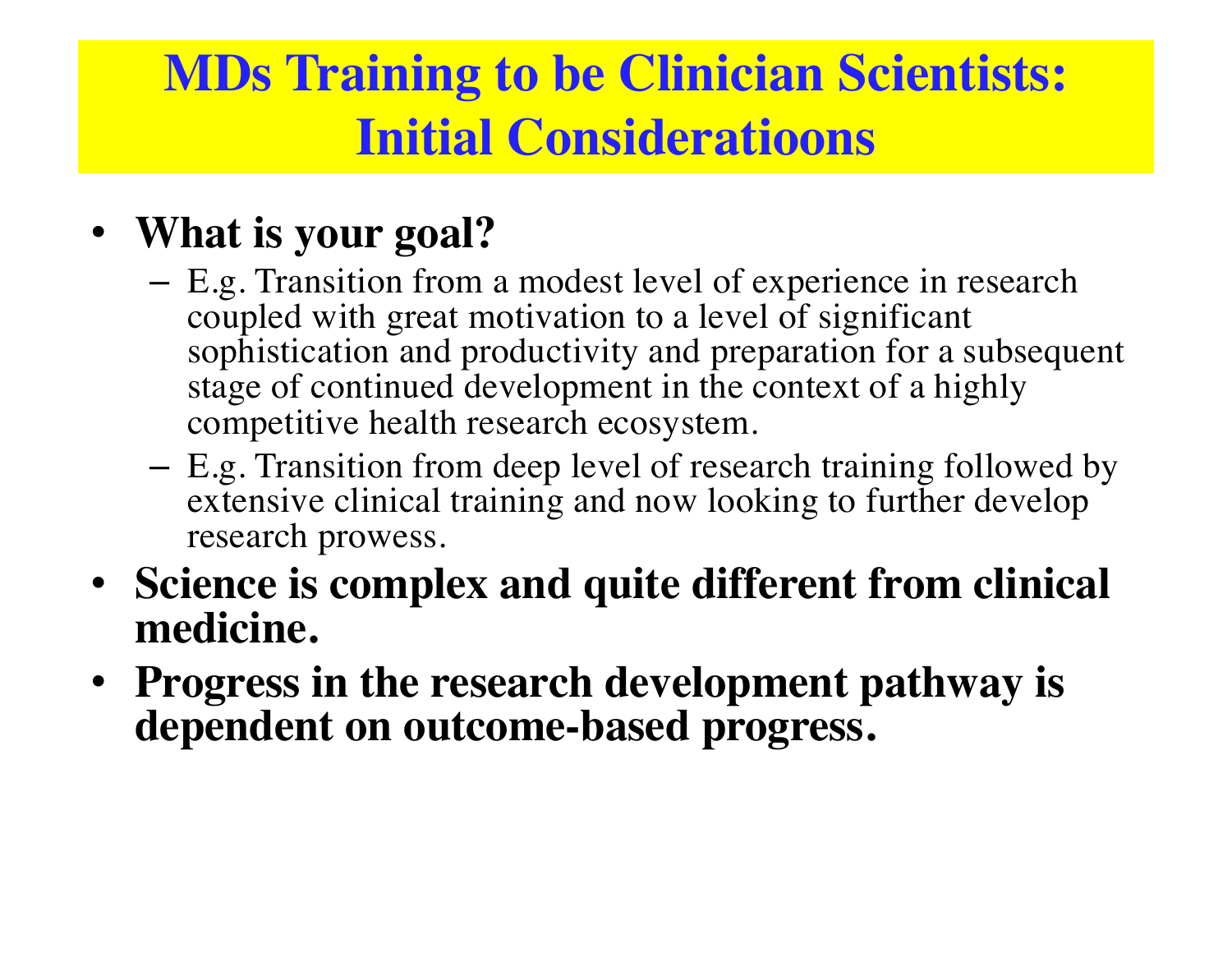### **What is Known to Help You on Your Path?**

- **Mentorship**
- **Training in leading-edge science**
	- **If you don't train at the edge and within excellence, you won't know what excellence looks like.**
- **Training in a context with the resources to pursue research in a deep, exploratory, and imaginative manner.**
- **Great collegial environment – great colleagues and resources to support research**
- **Dedicated commitment to research by you and your institution.**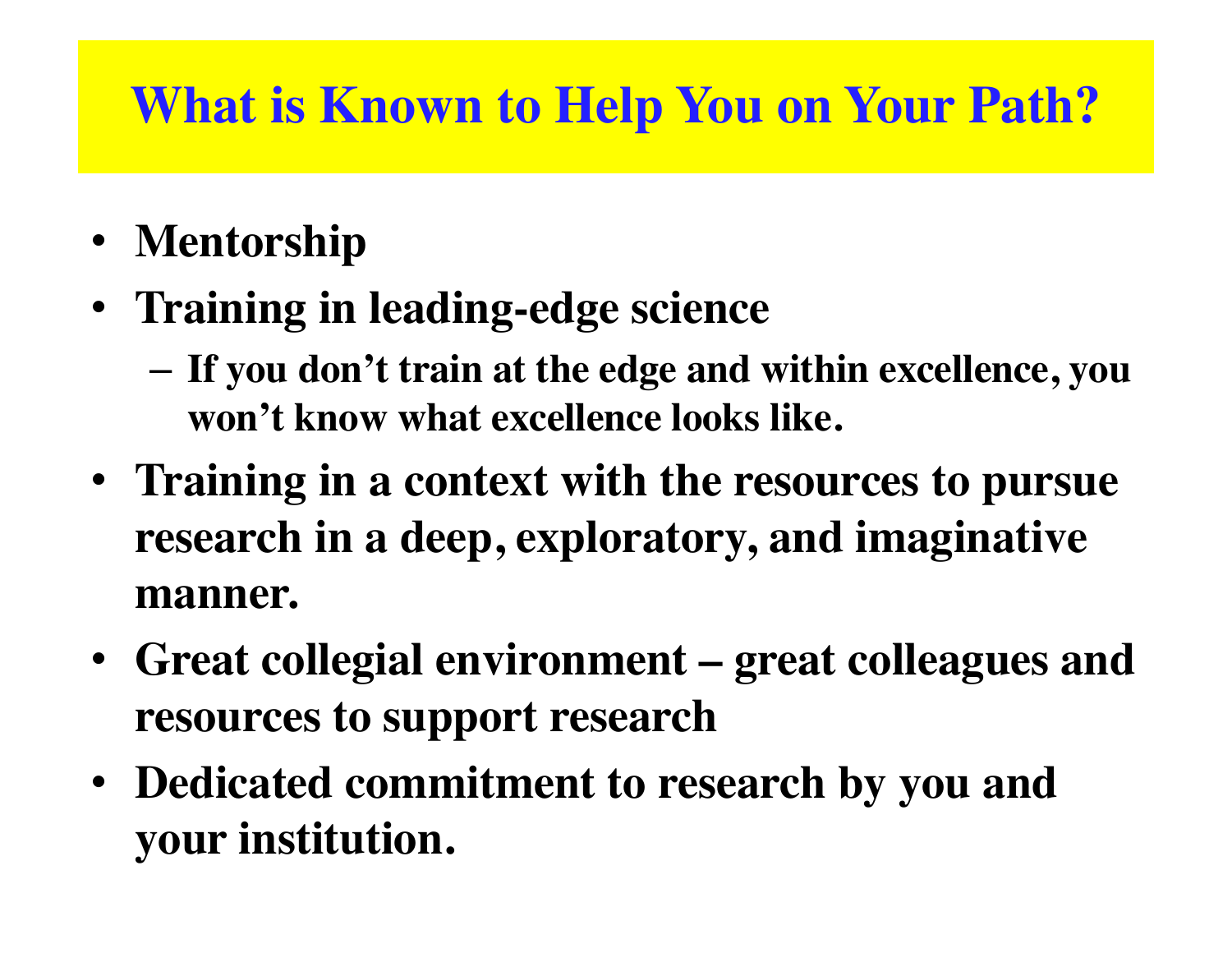**Some Critical Initial Questions You May be Asking Yourself or Being Asked**

- **Do I need a perfect vision of what my research will be in 5 years:**
	- **NO**
- **Do I need to work on some gap that is complementary to my identity as a clinician?**
	- **YES (not absolutely Yes, but highly recommended)**
- **Do I need to work with a clinician scientist in my specialty/subspecialty?**
	- **NO**
- **Do I need to work on a gap area that I find really interesting?**
	- **YES**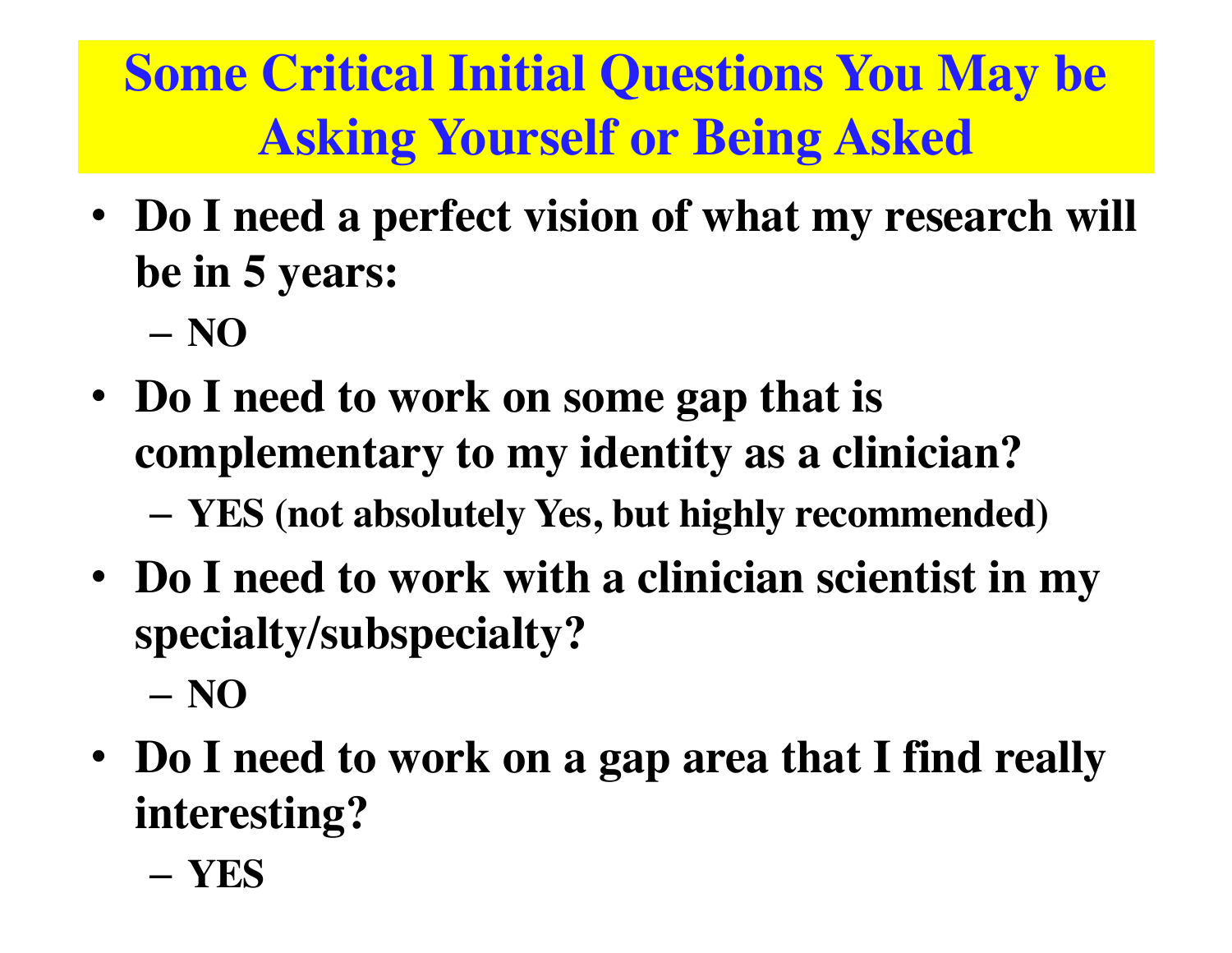## **Some Initial Actions**

- **Read in the area of interest**
	- **Nature News and Views**
	- **Papers if you can understand them**
- **Talk to people in the subject area to:**
	- **Validate cutting edge issues**
	- **Identify leading scientists**
- **Develop a short list of candidate researchers**
- **Discuss with your faculty leaders and faculty mentors**
	- **Plan for where to engage in subspecialty training and research training**
- **Align your mentor(s) with your goals**
	- **Career mentorship; research mentorship**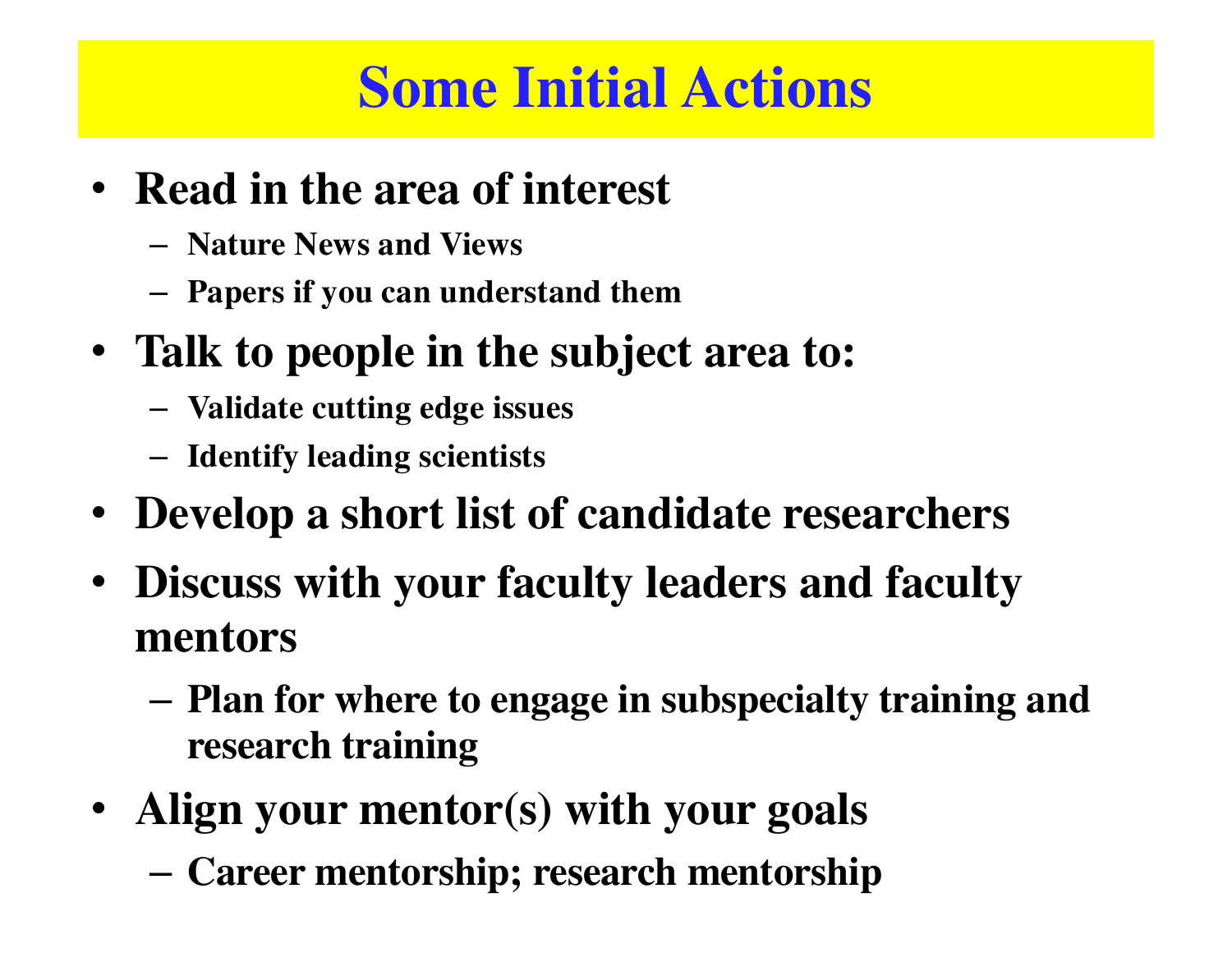# **Why A Mentor is Critical**

**Let's Dig Into Mentorship**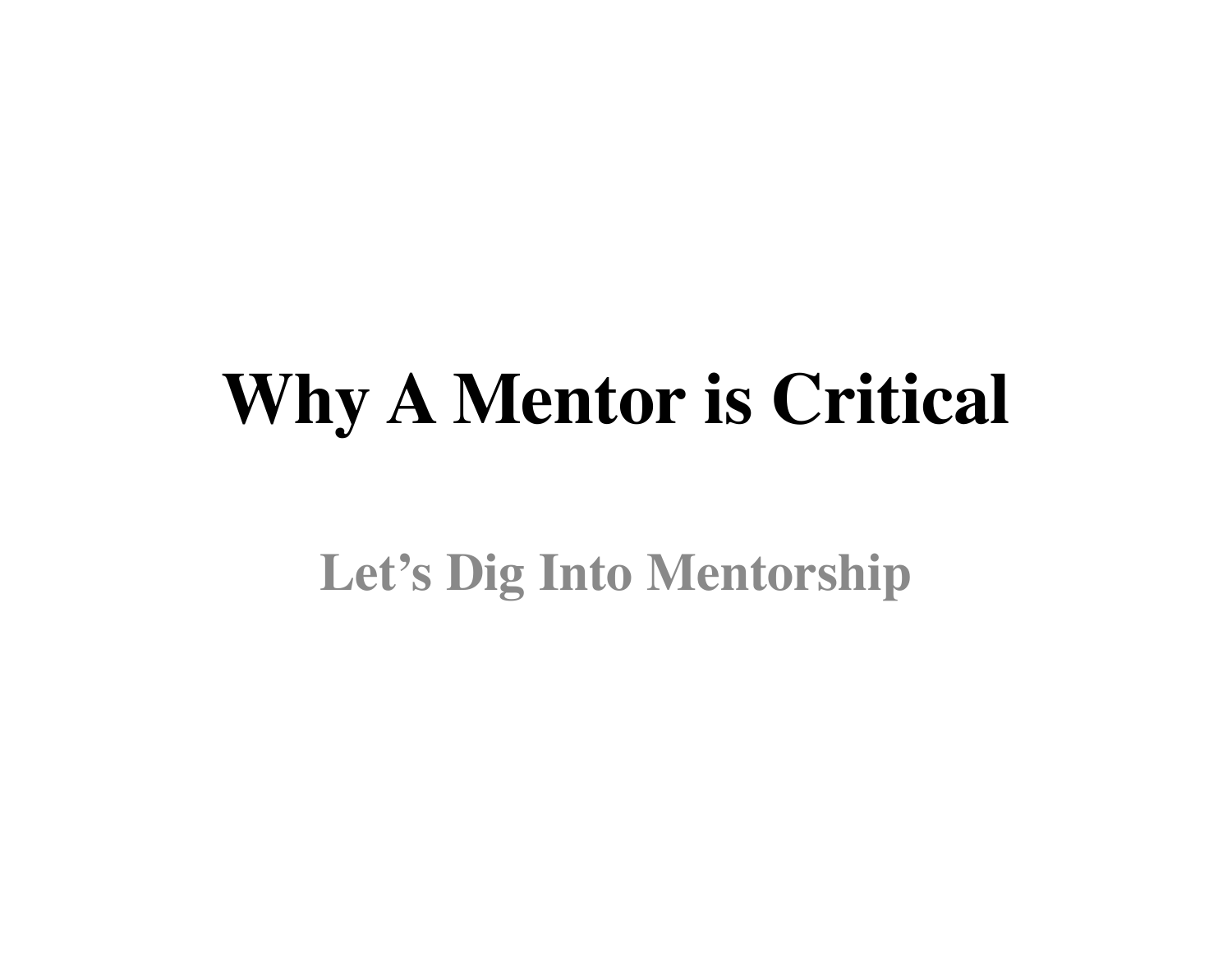## **What is mentorship?**

- **A process whereby an experienced, highly regarded, empathetic person (the mentor) guides another (usually younger or more junior) individual (the mentee) in the development and re-examination of their own ideas, learning, and personal and professional development.** 
	- **Standing Committee on Postgraduate Medical and Dental Education. Supporting doctors and dentists at work: An enquiry into mentoring. 1998. [www.mcgl.dircon.co.uk/scopme/mentor5.pd](http://www.mcgl.dircon.co.uk/scopme/mentor5.pdf)f.**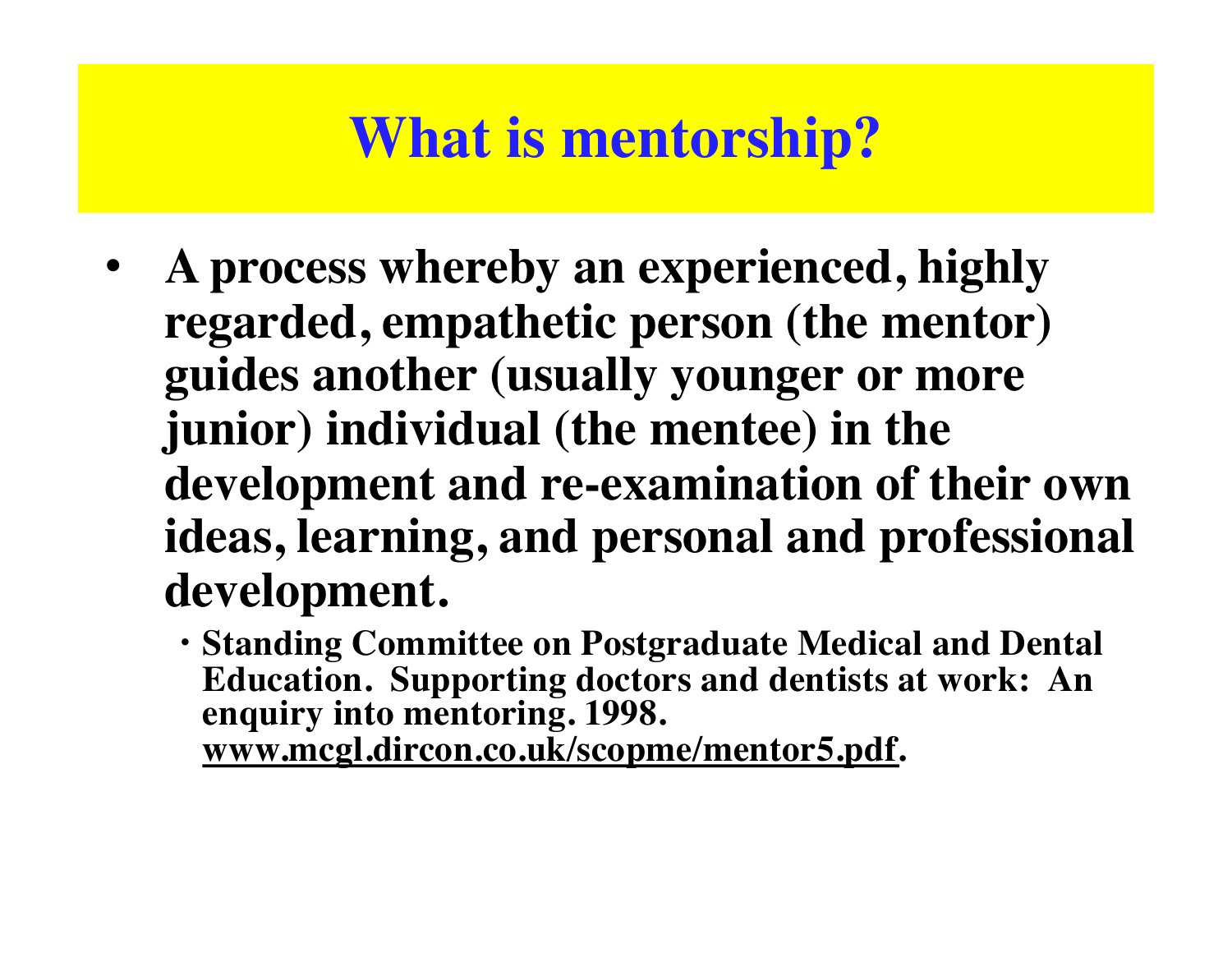## **Why Mentorship in Academic Medicine?**

- **Mentorship ranked highest among career development strategies (Association of Professors of Medicine)**
- **Academic clinicians who were mentored:**
	- **Got more research grants**
	- **Published more papers**
	- **Progressed more quickly in academic promotion**
	- **Reported greater academic self-efficacy**
	- **Reported greater career satisfaction**
- **So, in contrast to lots of other issues, there exists A LOT of evidence in favor of mentorship**

*Clinical Trials***. 2011; 8: 765-767;** *Acad Med* **2004;79:865-72;** *Acad Med.* **1998;73:318-323;** *Am J Surg*  **2011;201:260-3;** *J Gen Int Med* **2007;22:210-4;** *JAMA* **2006;296:1103-15;** *BMC Med Educ* **2011;11:13;**  *Med Teach.* **2002;24:550-557;** *J Obstetr Gynecol Can* **2004;26:127-36;** *JAMA* **2006;296;1103-15**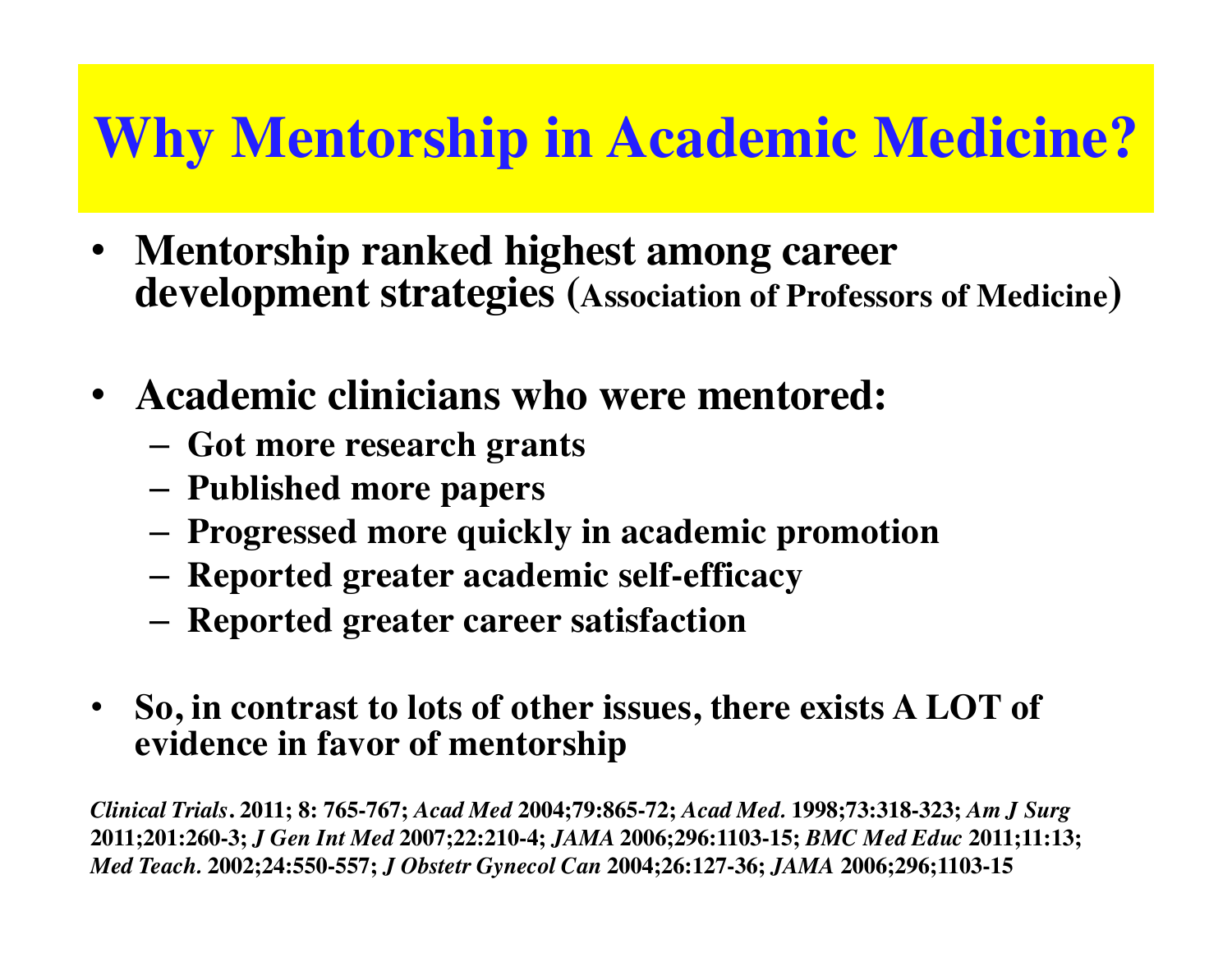## **What Mentorship is Not**

- **≠ role model :** 
	- **'Passive, observational learning model in which an individual attempts to emulate observed, desirable behaviours and qualities'**
- $\bullet \neq$  coach:
	- **'Provide guidance around a specific task/performance/achievement'**

*'Yoda is a coach, teaching Luke how to use the Force, and,*

*Obi-Wan Kenobi is a mentor, showing him what it means to be a Jedi knight*.'

• **www.management-mentors.com**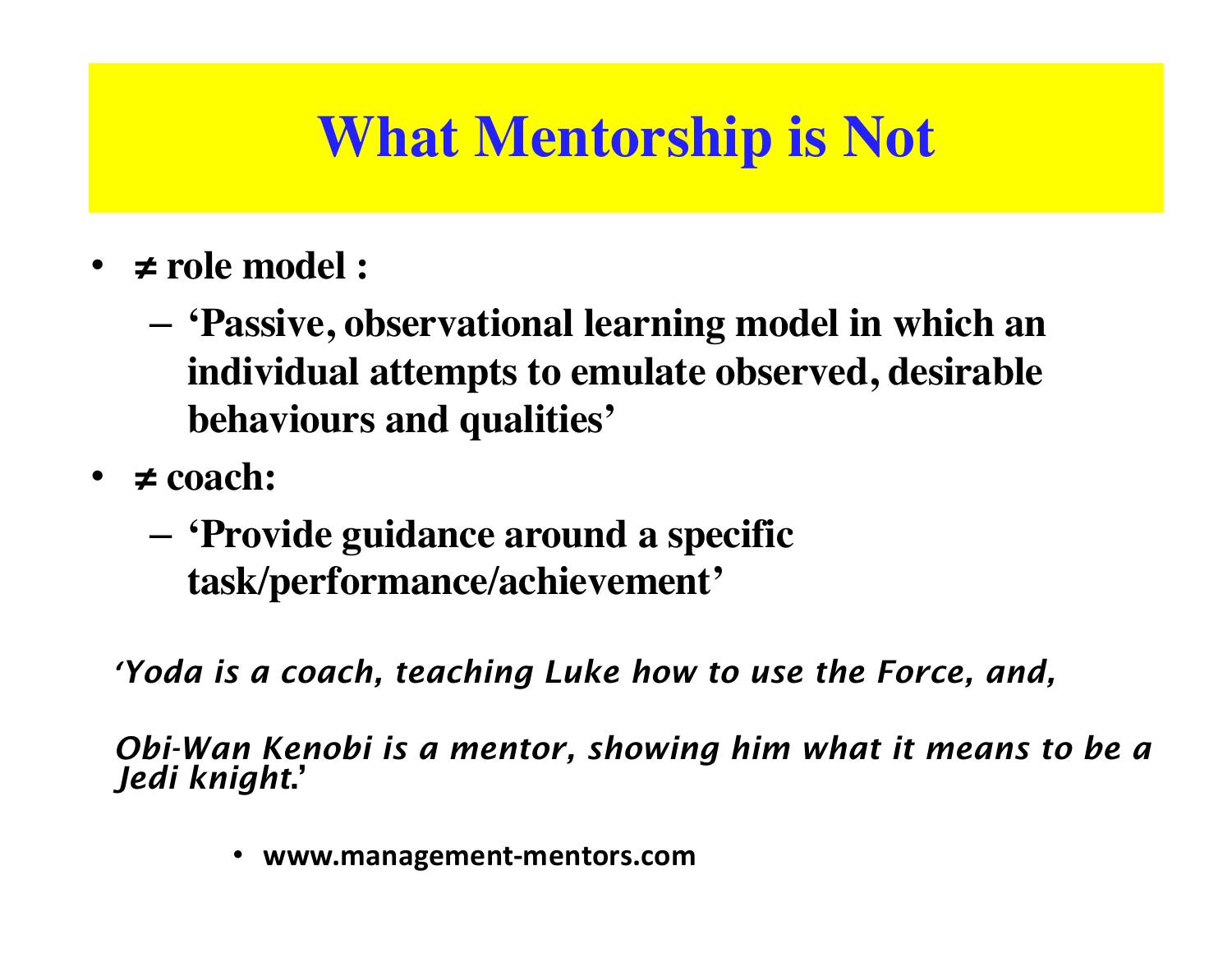## **What Are Characteristics of Effective Mentors, Mentees, Mentor-Mentee Dyads?**

- **4 studies explored mentees** ◦ **Mentees should be in the 'driver's seat'**
	- **Respectful, organised, committed**
- **6 studies explored mentors**
	- **Personal: altruistic, understanding, honest, nonjudgmental, active listener, motivator**
	- **Relational: accessible, sincere, compatible**
	- **Professional: knowledgeable and experienced**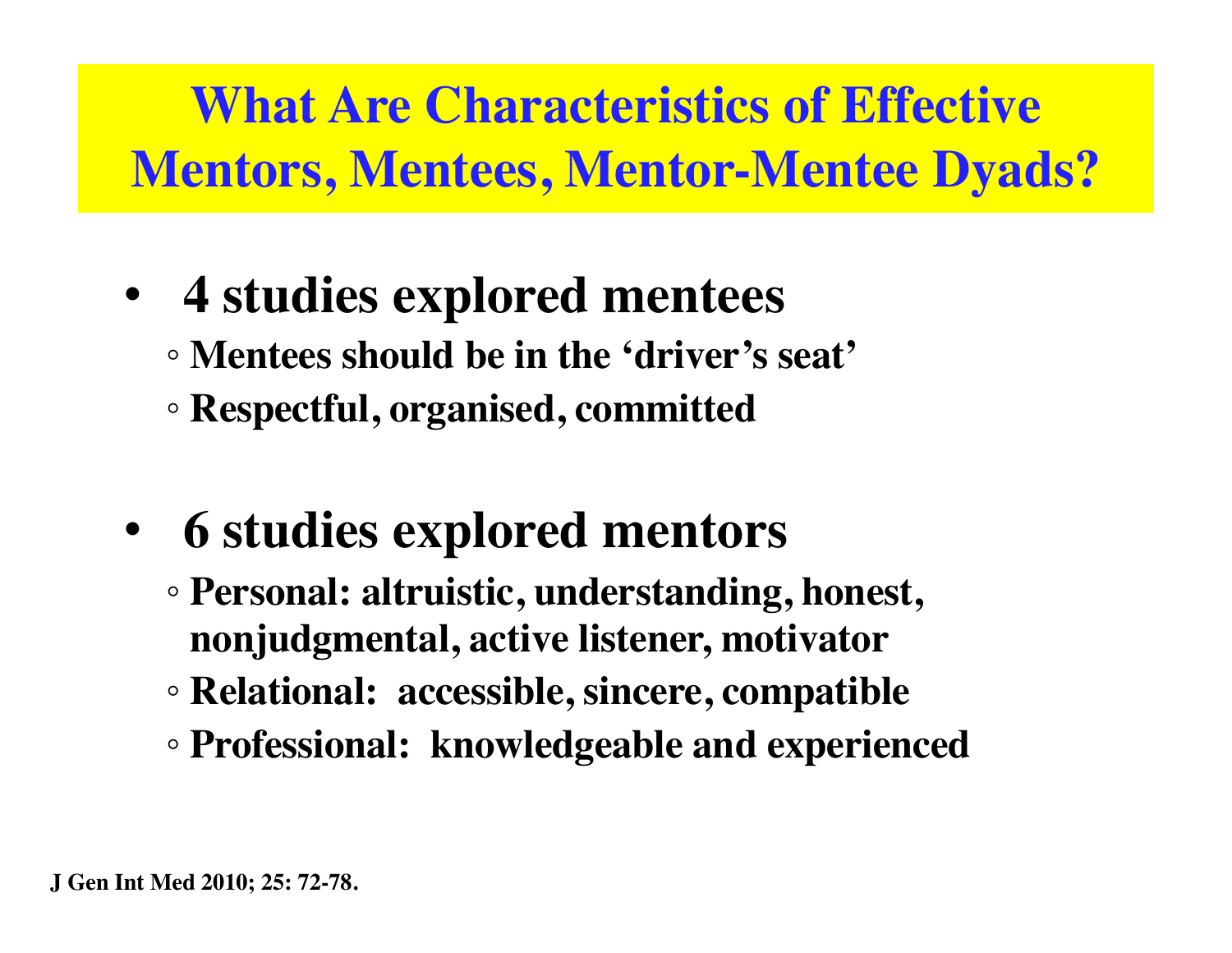#### **Attributes of the Mentor : Most commonly Cited Attributes in 350 nominations for Best Mentor**

- **Altruistic, selfless**
- **Unbridled interest in the mentee**
- **Honest**
- **Good listener**
- **Engages in straightforward interchange with compassion**
- **Maintains confidentiality**
- **Integrity**
- **Trustworthy**
- **Patient**
- **Available**
- **Respectful**
- **Compassionate**
- **Enthusiastic**
- **Inspiring**

**Lee A, Dennis C, Campbell P. Nature's Guide for Mentors.** *Nature* **447: 791-797, 2007.**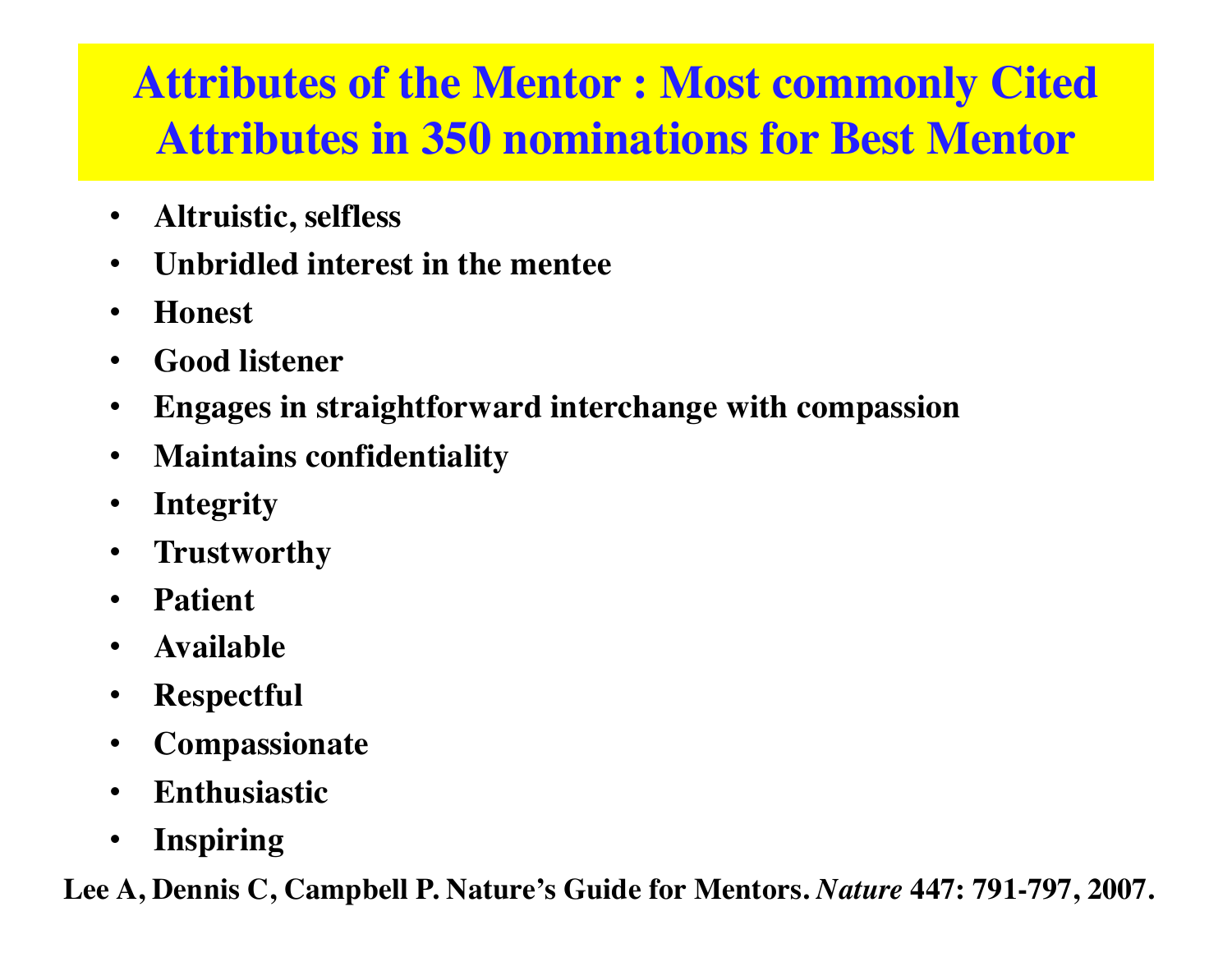**Attributes of the Mentor : Most Commonly Cited Attributes in 350 nominations for Best Mentor**

- **Personality traits**
- **Helping to build the mentee's career**  – **promoting, connecting, informing, networking**
- **Listening, hearing, supporting**
- **Exhibiting support beyond the confines of work**
- **Encourages self reflection**

**Lee A, Dennis C, Campbell P. Nature's Guide for Mentors.** *Nature* **447: 791-797, 2007.**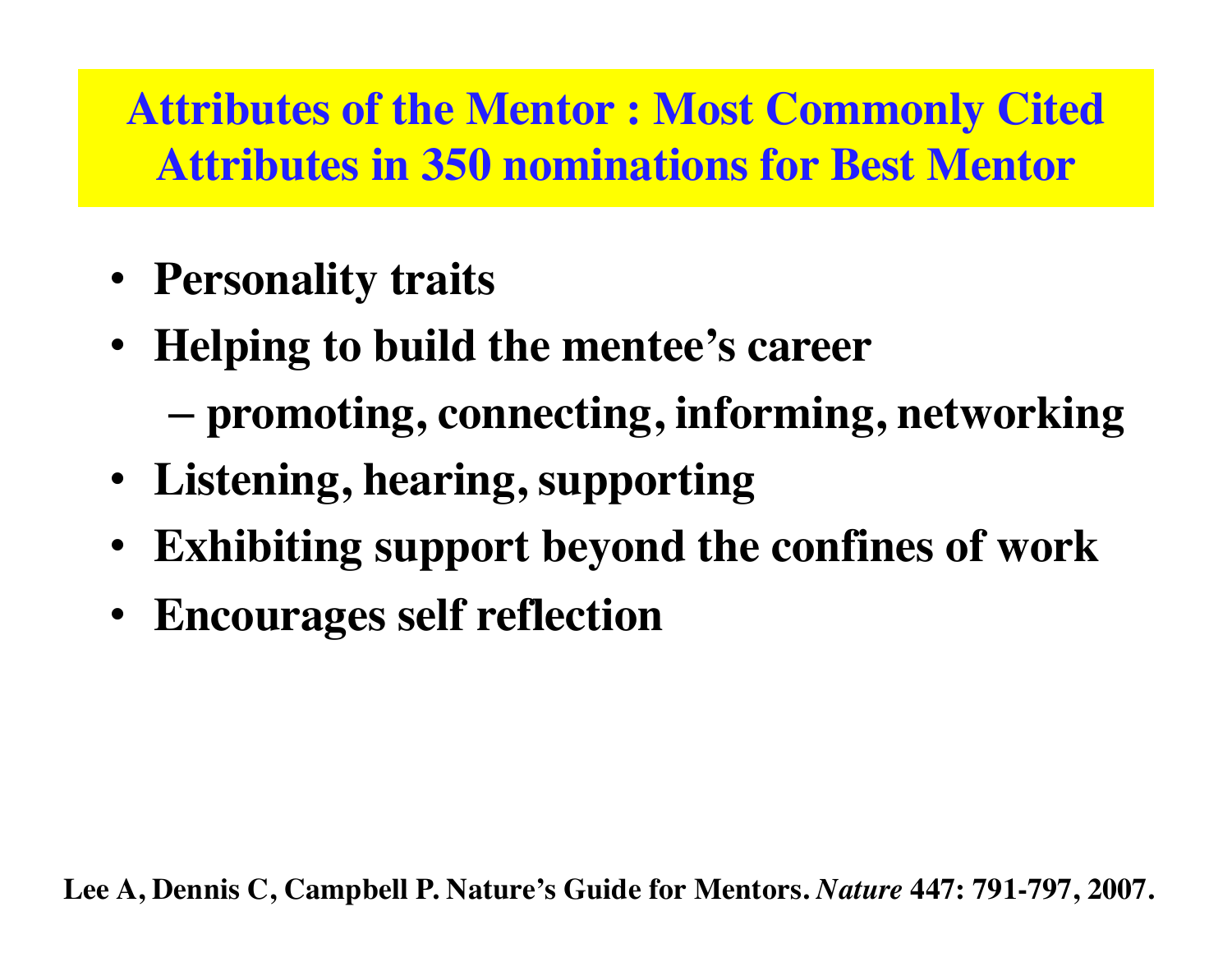## **Attributes of the Mentee**

- **Willing**
- **Open**
- **Engaged**
- **Self-starting**
- **Reflective**
- **Able to define:**
	- **Values**
	- **Aspirations / Goals**
	- **What needs further problem-solving and action i.e. next steps**
- **Able to take ownership and direct the relationship**
	- **The mentee is the ONLY person in this dyad who knows what success looks like**

**Lee A, Dennis C, Campbell P. Nature's Guide for Mentors.** *Nature* **447: 791-797, 2007.**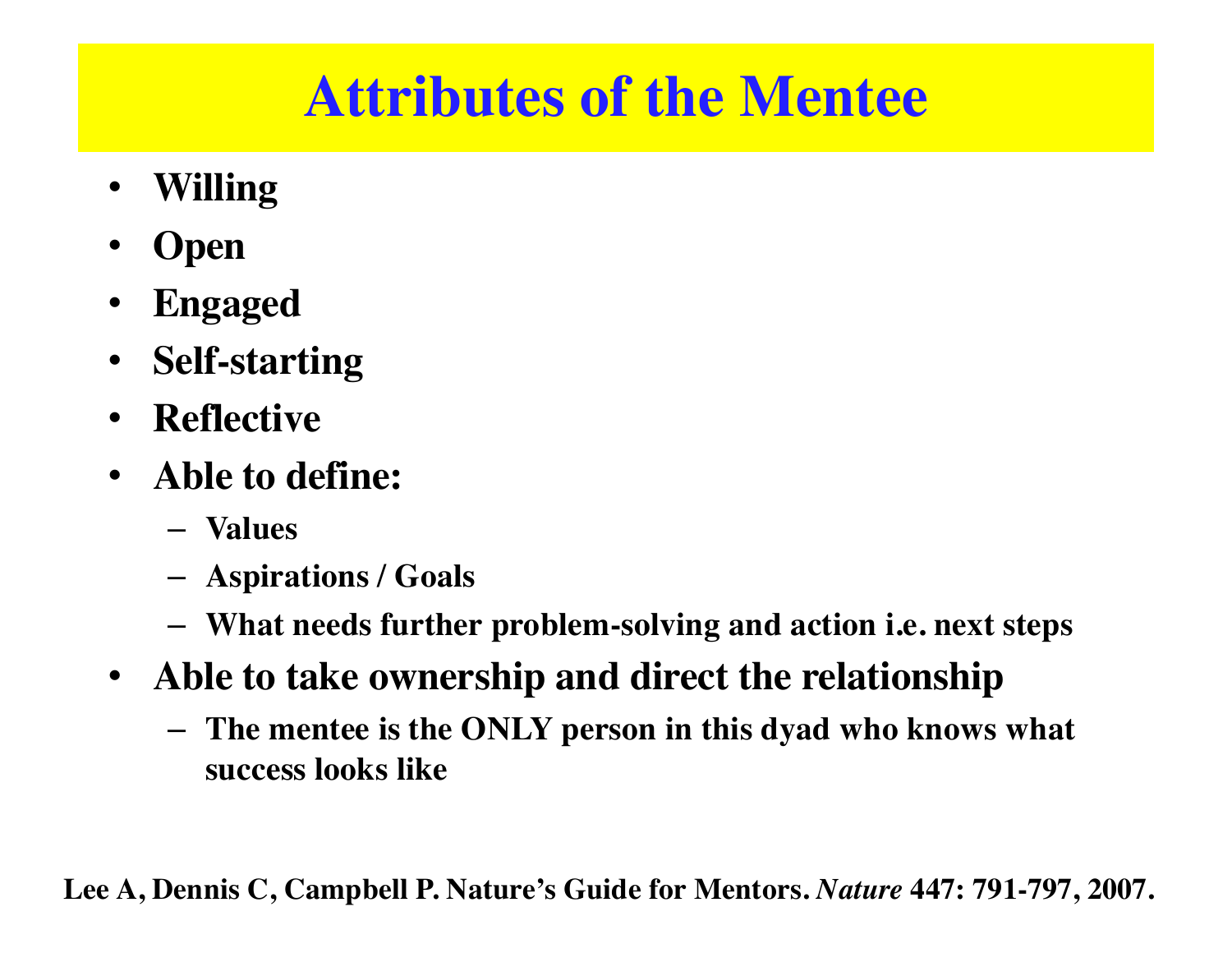## **What are the Characteristics of an Effective Relationship?**

- **5 studies**
- **Personal connection – 'chemistry'**
- **Underlying values**
	- **Based on trust, honesty, open communication and mutual respect**
	- **Clarify expectations of mentor and mentee, including intellectual property**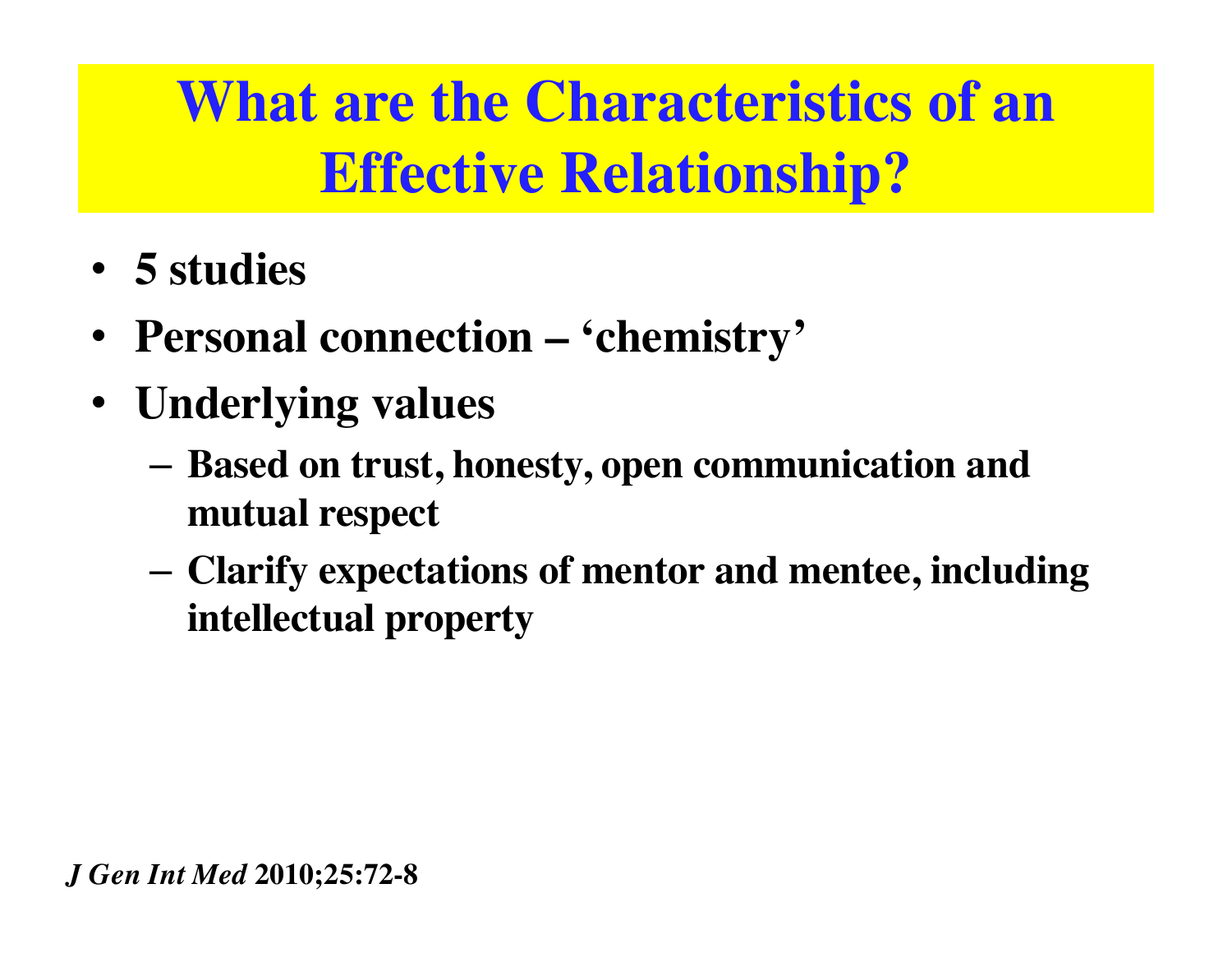## **Managing Mentoring: Special Considerations**

- **There is no single formula for good mentoring**
- **Your goal is not to create a "mini me"**
- **Mentoring is a personal relationship but you are not a "friend"**
- **Women/under-represented minorities:**
	- **are less likely to identify mentors**
	- **may be less likely to advocate for themselves**
	- **May have less self confidence**
	- **May need more encouragement**
- **There need not be only 1 mentor**
	- **Multiple mentoring models**
	- **Peer-to-peer mentoring**

**Does gender matter?** *Nature* **2006; 442:133-6**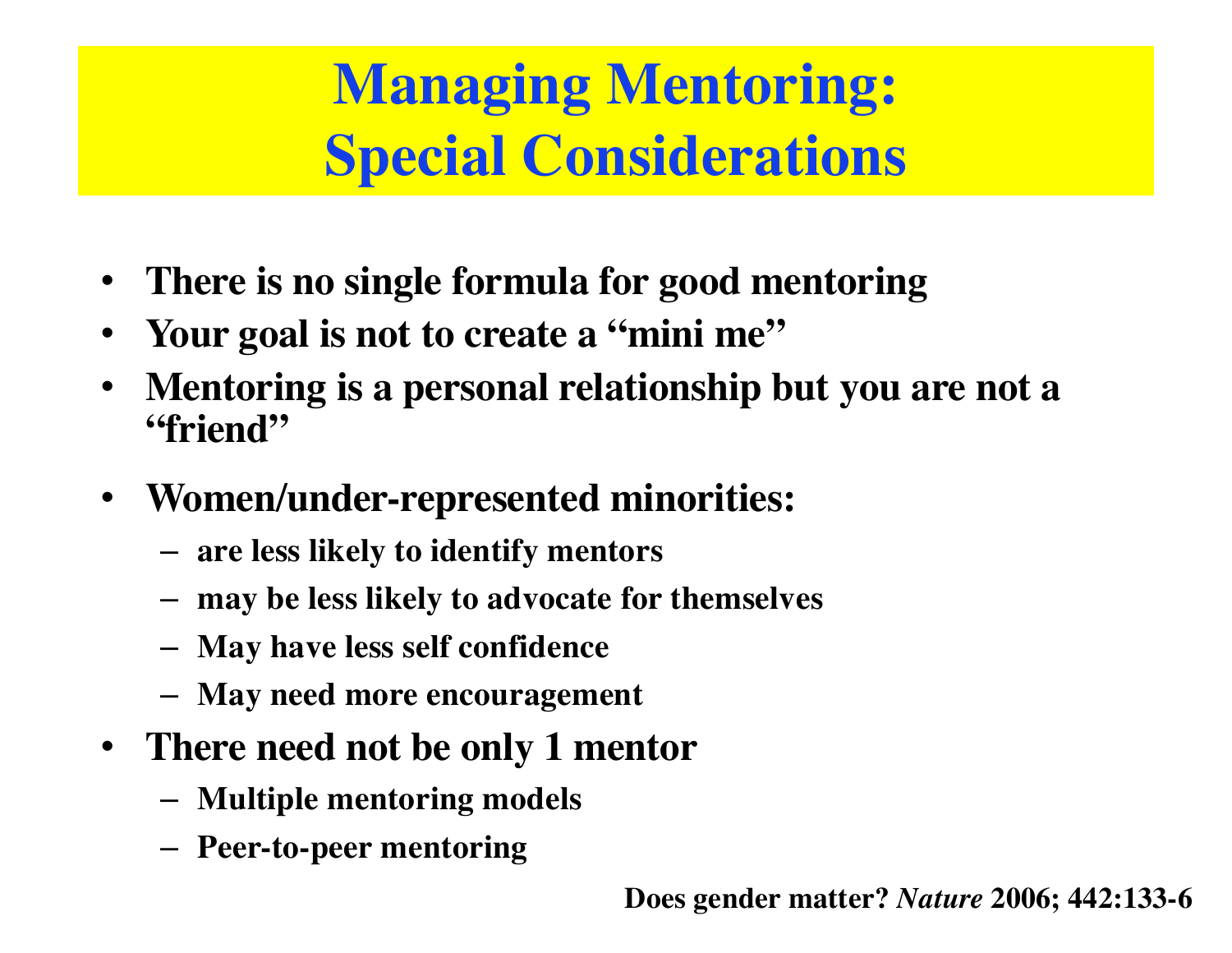**Research Mentor: A subset of Mentor**

## **A RESEARCH SUPERVISOR MAY ALSO BE A MENTOR BUT THERE ARE DIFFERENT 'STRINGS ATTACHED'**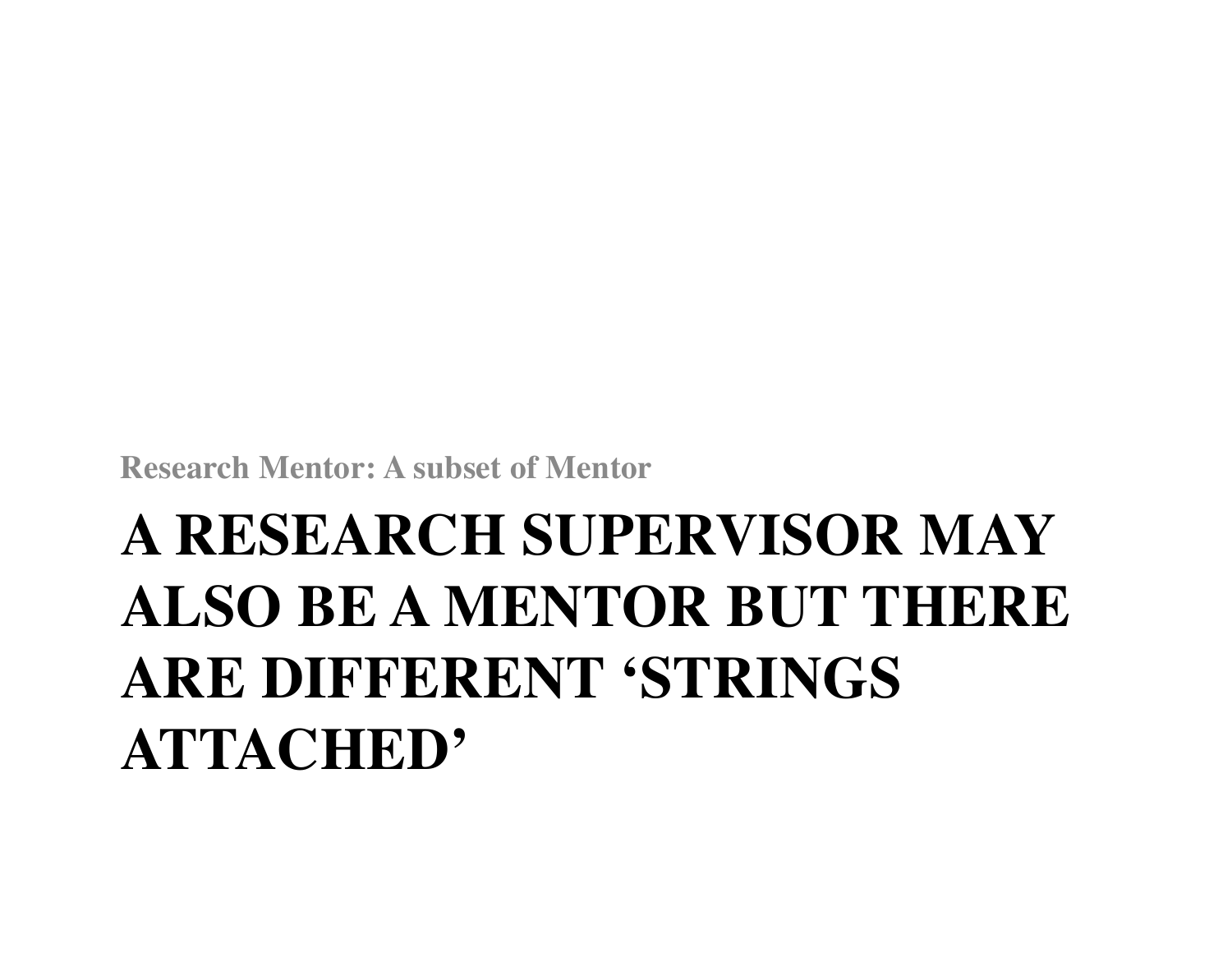### **Choosing a Research Mentor: Understand the Context of Your Training**

- **The selection of your research mentor is dependent on:**
	- **Your background and experience**
	- **Context of your training – medical school, residency, fellowship…….**
	- **Your aspirations**
- **Your next training destination:** 
	- **Example: PSDP** 
		- **Read and reflect on PSDP program materials**
		- **Mission of the PSDP – train pediatricians as scientists**
		- **Learn what it means to be a scientist, and what it means to be a clinician scientist**
- **Understand the roles of individuals who will play a critical role in your next training application:**
	- **Research Mentor**
	- **Nominating and Sponsoring Chairs (PSDP)**
	- **Scientific Oversight Committee (residency, fellowship)**
- **Read and consult**
- **Start doing this yesterday!**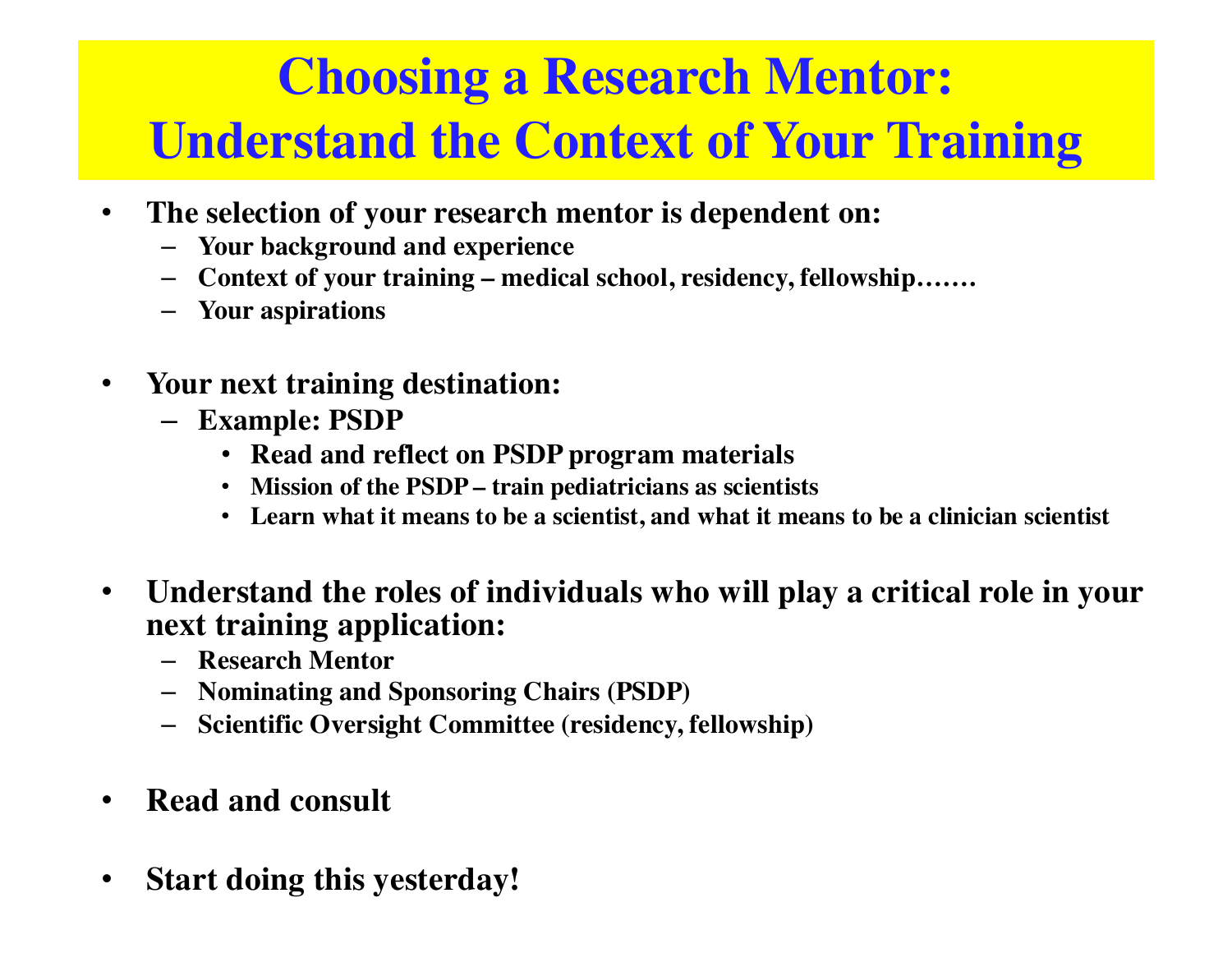#### **Some Critical Attributes of the Research Mentor**

- **At the top of her/his research game**
- **Well funded**
- **Experienced mentor**
- **Critical mass in the research program – not too big, not too small!**
- **Publishes exciting work with mentees in leadership roles**
- **Understands what it means to train a clinician versus a PhD graduate student/PDF**
- **Understands and is on board with your goals**
- **A willing partner for you as a trainee**
	- **Will prepare the fellowship application** *with* **you**
	- **Will meet with you on a regular basis during your training**
	- **Will support you in your learning of techniques by providing supportive linkages to other 'pros' in the research program**
	- **Will facilitate a research program via which you can reasonably expect to be productive within 2 years.**
	- **Will allow supported fellows graduating from the research program to take a portion of the project...**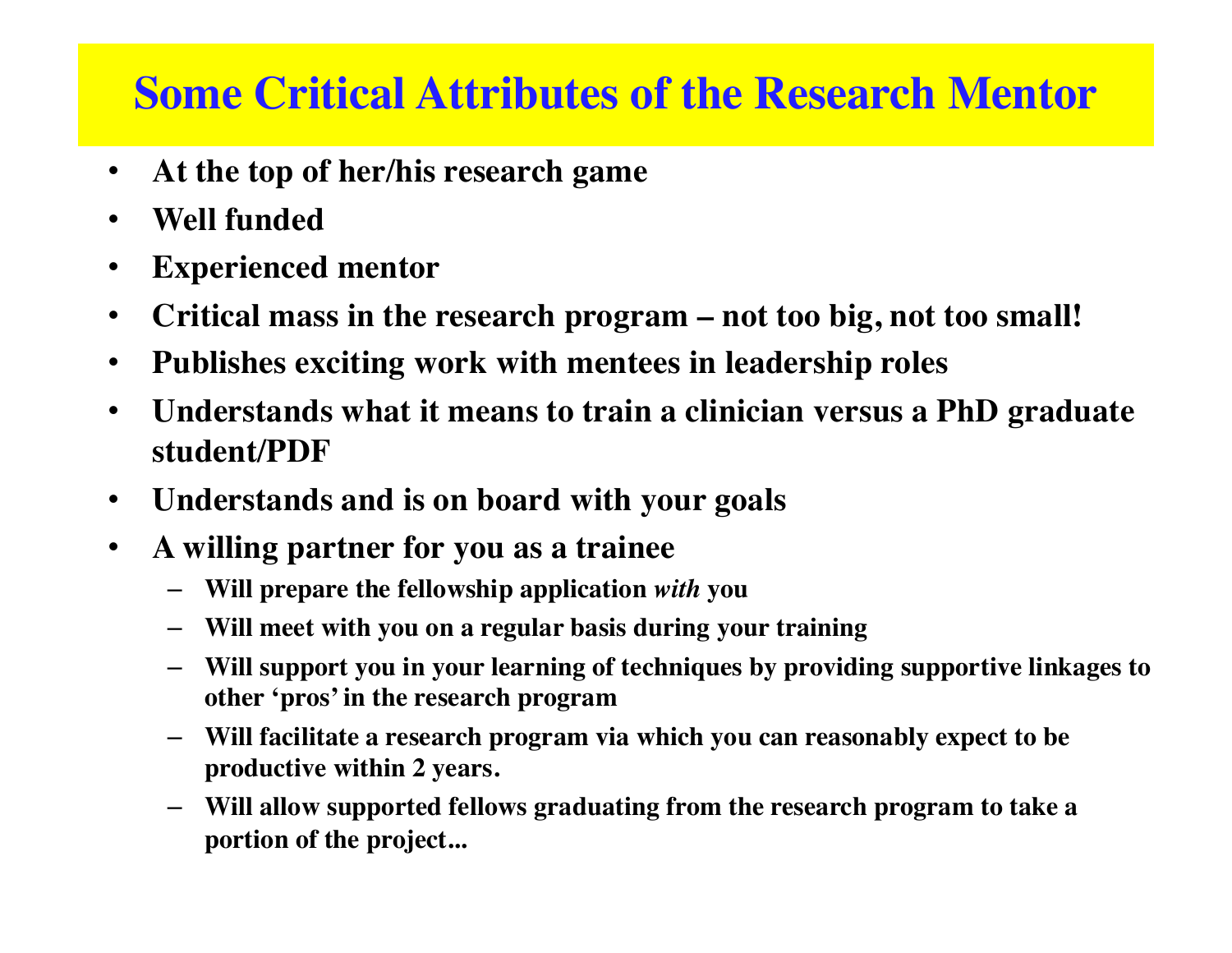#### **Can the Research Mentor be the Career Mentor?**

- **Yes, but - be aware of the following issues:**
	- **The research mentor (supervisor) has conflict of interest – what is good for her/him may not be in your best interests**
		- **How long you stay in the research program**
		- **Nature and quantity of your productivity**
		- **What you work on**
		- **What you leave the research program with…..**
	- **How you can manage conflict of interest issues:**
		- **Be aware!**
		- **Discuss these openly with the research mentor**
		- **Discuss these with other members of your mentorship team including oversight committee**
		- **Experiment with independent decision-making**

**Academic mentoring. JAMA 2007; 297:2134-6**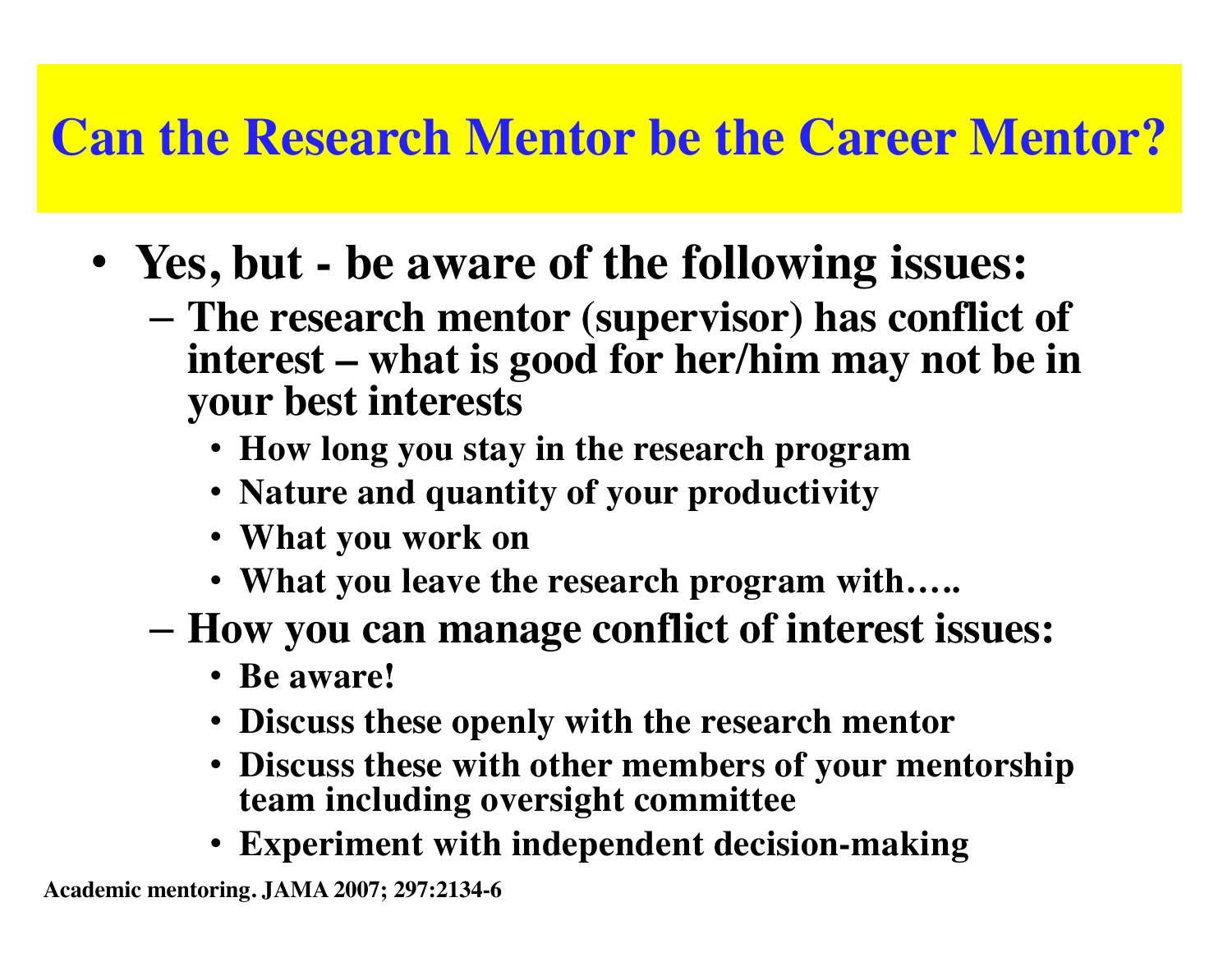## **Summary**

- **At the outset it is critical to undertake (i) selfreflection, and (ii) understand the pathway you wish to undertake**
- **There are specific actions you can take to improve your chances of an outstanding training in research**
- **Mentorship is the strongest element in the career development toolbox**
- **Mentorship needs to be understood over time with respect to its objectives, your actions, and its effectiveness.**